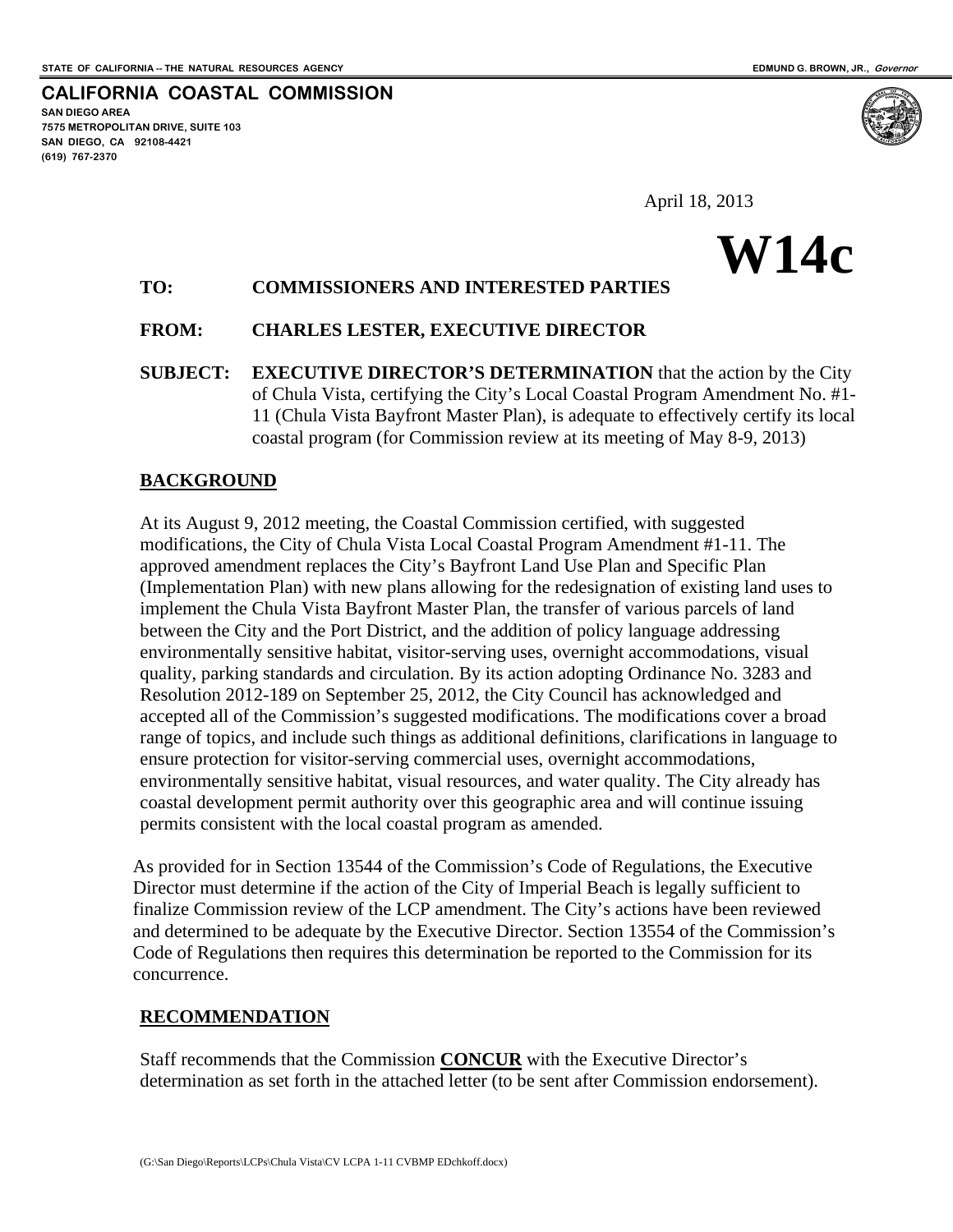**SAN DIEGO AREA 7575 METROPOLITAN DRIVE, SUITE 103 SAN DIEGO, CA 92108-4402 (619) 767-2370**

May 13, 2013

Mayor Cheryl Cox City of Chula Vista 276 Fourth Avenue Chula Vista, CA 91910

**CALIFORNIA COASTAL COMMISSION** 

RE: Certification of the City of Chula Vista Local Coastal Program Amendment No. #1-11 (Chula Vista Bayfront Master Plan)

Dear Mayor Cox:

The California Coastal Commission has reviewed the City's Ordinance No. 3283 and Resolution 2012-189 together with the Commission's action of August 9, 2012 certifying City of Chula Vista Local Coastal Program Amendment #1-11 pertaining to the implementation of the Chula Vista Bayfront Master Plan. In accordance with Section 13544 of the Commission's Code of Regulations, I have made the determination that the City's actions are legally adequate, and the Commission has concurred at its meeting of May 8-9, 2013.

By its action on September 25, 2012, the City has formally acknowledged and accepted the Commission's certification of the Local Coastal Program Amendment including all suggested modifications. The modifications cover a broad range of topics, and include such things as additional definitions, clarifications in language to ensure protection for visitor-serving commercial uses, overnight accommodations, environmentally sensitive habitat, visual resources, and water quality. The City already has coastal development permit authority over this geographic area and will continue issuing permits consistent with the local coastal program as amended. The City is already issuing coastal development permits in conformance with the certified local coastal program for this area.

In conclusion, I would like to congratulate you and all other elected or appointed officials, staff and concerned citizens for continuing to work towards full implementation of the Coastal Act. We remain available to assist you and your staff in any way possible as you continue to develop and implement the City's local coastal program.

Sincerely,

 Charles Lester Executive Director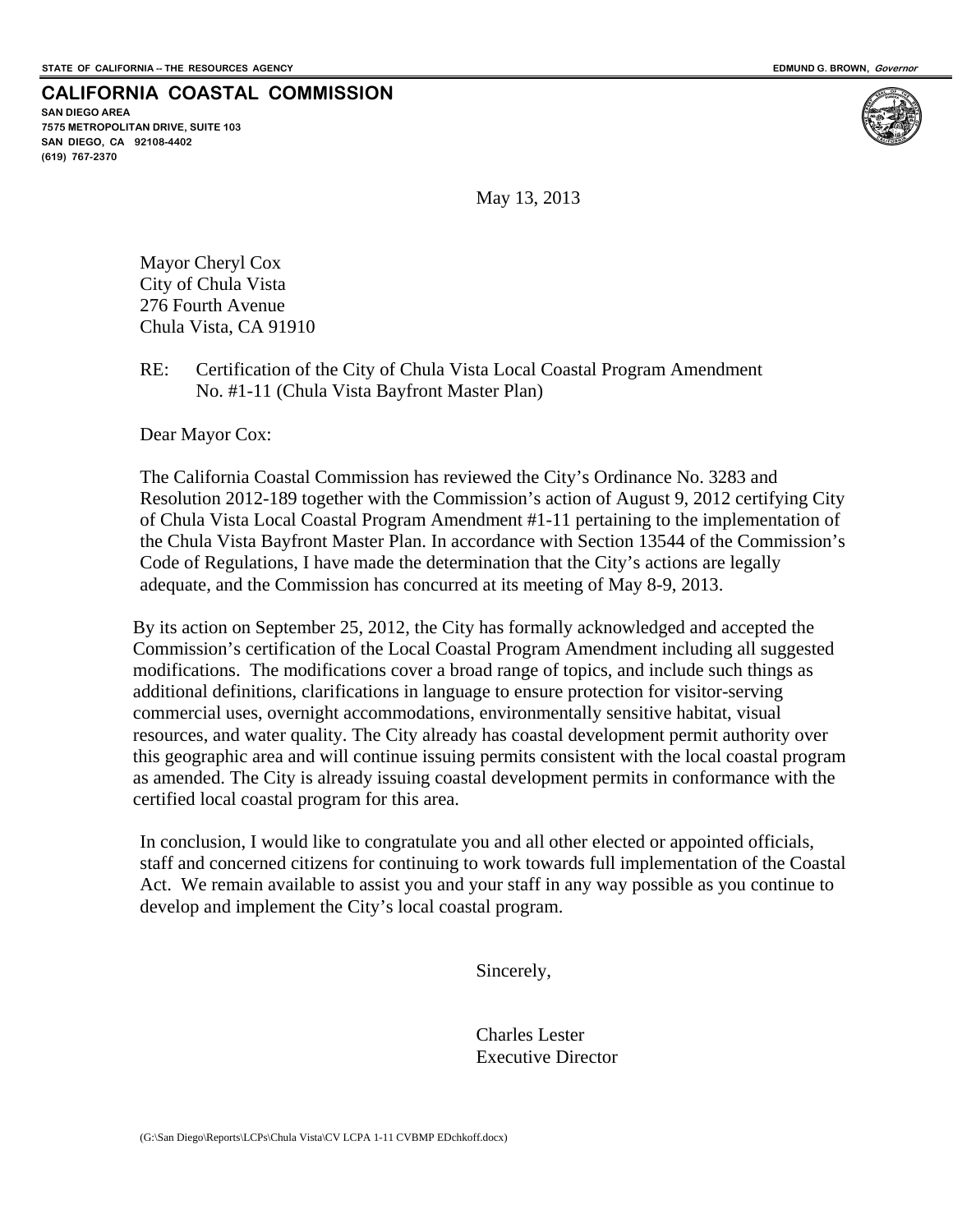

COASTAL COMMISSION RESOLUTION NO. 2012-189 SAN DIEGO COAST DISTRICT

> RESOLUTION OF THE CITY COUNCIL OF THE CITY OF CHULA VISTA AMENDING RESOLUTION NO. 2010-115 OF THE CITY OF CHULA VISTA BY ADOPTING THE CALIFORNIA COASTAL COMMISSION'S AUGUST 9, 2012 ACTIONS ON THE CITY OF CHULA VISTA LOCAL COASTAL PLAN AMENDMENT 1-11 AND ACCEPTING AND INCORPORATING MODIFICATIONS TO THE LAND USE **PLAN**

WHEREAS, the City of Chula Vista (City) and the San Diego Unified Port District (Port District), in a collaborative effort with the community began working on a comprehensive Chula Vista Bayfront Master Plan in 2002; and

WHEREAS, the area of land, which is the subject of this Resolution is diagrammatically represented in Exhibit A attached hereto and incorporated herein by this reference, and for the purpose of general description is the Chula Vista Bayfront generally located west of Interstate 5, south of the Sweetwater Marsh, east of the San Diego Bay, and north of Palomar Street, including two territory islands one generally located south of State Route 54 between Broadway and Fifth Avenue, and the other generally located on the west end of Faivre Street; and

WHEREAS, the City of Chula Vista prepared Local Coastal Program Amendment 1-11, comprising the Land Use Plan and Specific Plan, for submittal to the California Coastal Commission for consideration; and

WHEREAS, the City Council adopted Resolution Number 2010-115 on May 18, 2010 approving, on conditions, the Land Use Plan Amendment, and making certain findings with regard thereto, and directing the City Manager to submit said Local Coastal Program Amendment, including the Land Use Plan to the California Coastal Commission for consideration; and

WHEREAS, the City Manager subsequently submitted the Chula Vista Local Coastal Program Amendment 1-11 to the California Coastal Commission for review, public hearing and action; and

WHEREAS, on August 9, 2012, the California Coastal Commission reviewed the Local Coastal Program Amendment 1-11, held a public hearing, and approved Local Coastal Program Amendment 1-11 with suggested modifications to the Land Use Plan, attached hereto as Exhibit B and Exhibit C, respectively; and

WHEREAS, the California Coastal Commission subsequently forwarded a copy of its resolution of certification, including all of the suggested modifications to the to the Land Use Plan, to the City Council; and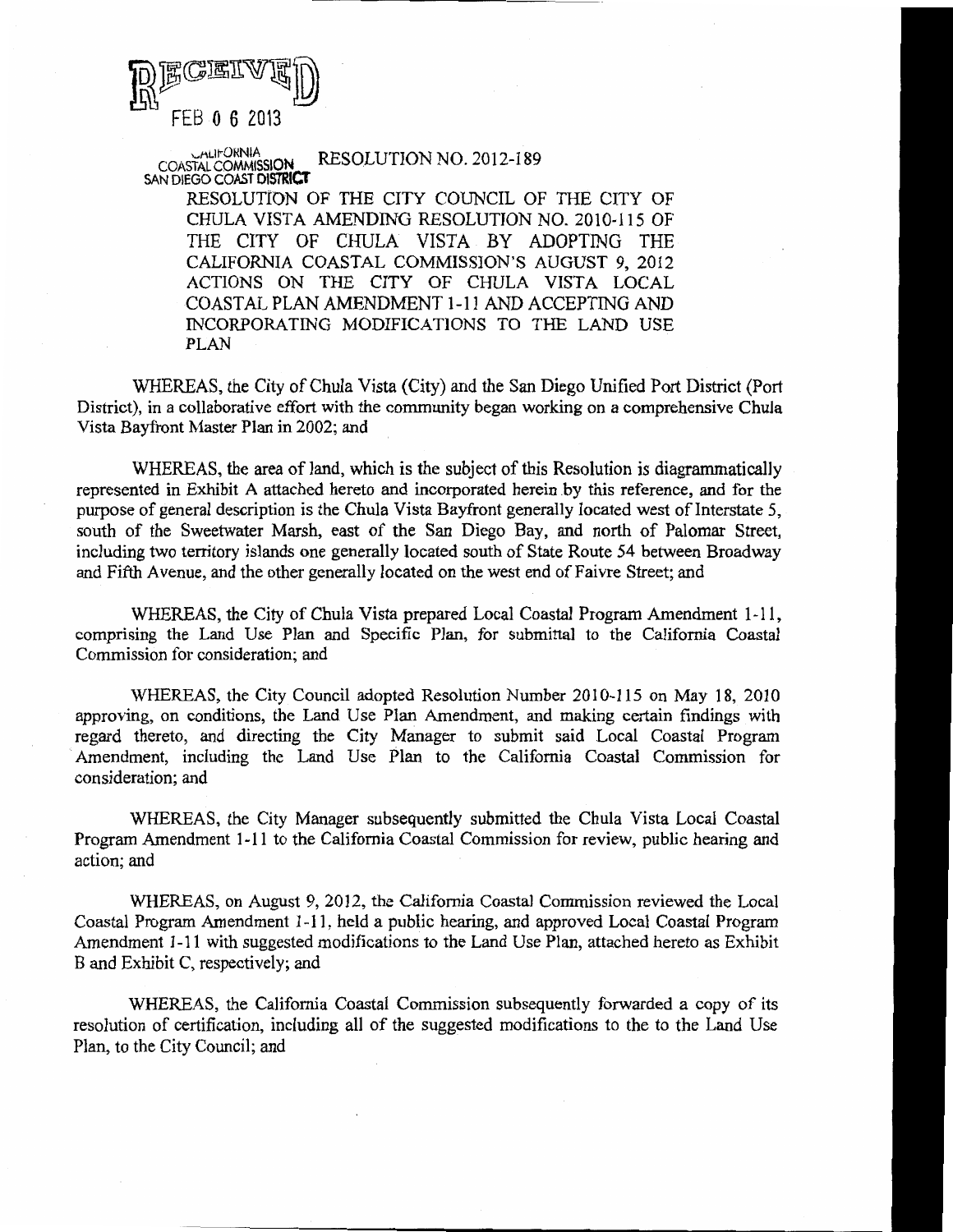Resolution No. 2012-189 Page No. 2

WHEREAS, the City Council acknowledges receipt of the California Coastal Commission resolution of certification, including all of the suggested modifications to the Land Use Plan; and

WHEREAS, the City Council of the City of Chula Vista reviewed the California Coastal Commission's suggested modifications to the Land Use Plan and determined that they are acceptable.

NOW, THEREFORE, BE IT RESOLVED that the City Council of the City of Chula I. Vista does hereby find and determine as follows:

#### ENVIRONMENTAL DETERMINATION  $A<sub>1</sub>$

In accordance with the requirements of the California Environmental Ouality Act (CEQA), the proposed LCP amendments were the subject of the Final Environmental Impact Report (EIR) prepared for the Bayfront Master Plan and Port Master Plan Amendment (dated April 2010) (UPD #83356-EIR-658; SCH No. 2005081077) (Final EIR) which was certified on May 18, 2010 and whereby, the requisite CEQA Findings of Fact pursuant to Section 15096(h) of the CEOA Guidelines and a Mitigation Monitoring and Reporting Program (MMRP) were adopted.

## **B.** CONSISTENCY WITH GENERAL PLAN AND CALIFORNIA COASTAL **ACT**

The City Council finds that the amendment to the Local Coastal Program Land Use Plan, including the California Coastal Commission suggested modifications thereto, are consistent with the City of Chula Vista General Plan and the California Coastal Act Policies. The proposed amendments and suggested modifications are based on sound planning principles and practices that will provide for the protection and conservation of sensitive natural resources. The amendment allows the transfer of development from the Sweetwater District to the Harbor District, which is a previously developed and less sensitive area of the Bayfront, leading to the development of a project that will minimize potential negative impacts. The amendment will also contribute to provide and conserve bay views and provide more direct access to the Bayfront creating better connection to the rest of the city and the region. This will open up the Bayfront for the enjoyment of residents and visitors. The proposed amendment will be conducive to the development of the Bayfront and the creation of a world-class destination for residents and visitors.

#### $C_{\cdot}$ ACKNOWLEDGEMENT AND ACCEPTANCE OF RESOLUTION

The City Council does hereby acknowledge receipt of the California Coastal Commission resolution of certification, as referenced in the California Coastal Commission's Staff Report of August 9, 2012, including all of the suggested modifications to the Local Coastal Program Amendment 1-11 Land Use Plan, and accept the same.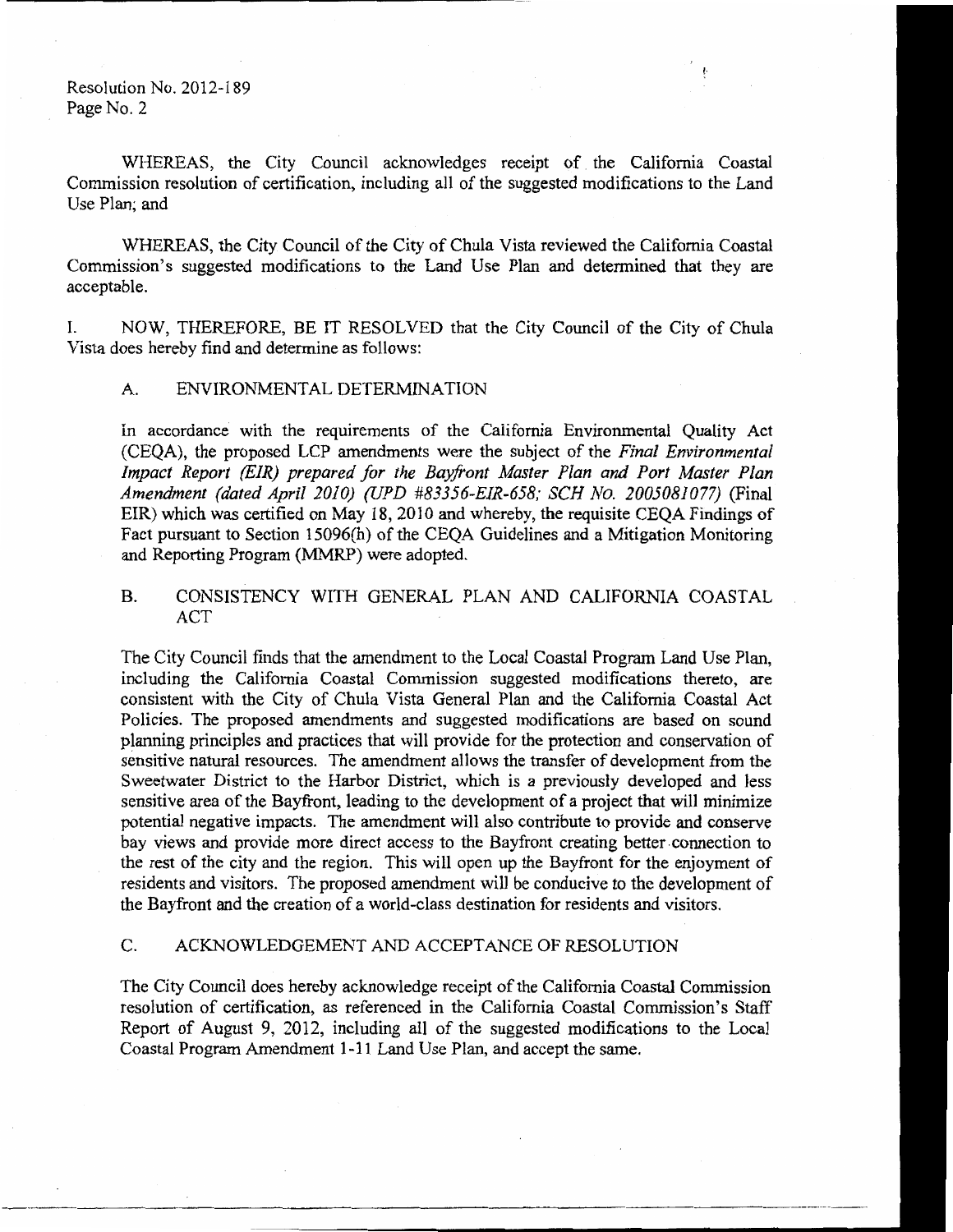Resolution No. 2012-189 Page No. 3

BE IT FURTHER RESOLVED, that the City Council does hereby adopt this resolution  $II.$ approving the California Coastal Commission's August 9, 2012 actions on the City of Chula Vista Local Coastal Plan Amendment 1-11 and accepting and incorporating modifications to the Land Use Plan, attached hereto as Exhibit B and Exhibit C, respectively, and incorporated herein by this reference.

Presented, by

Gary Halbertl P.E. Assistant City Manager/Director of Development Services

Approved as to form by

Glen R. Googins City Attorney

PASSED, APPROVED, and ADOPTED by the City Council of the City of Chula Vista, California, this 25th day of September 2012 by the following vote:

Councilmembers: AYES:

Aguilar, Bensoussan, Castaneda, Ramirez and Cox

NAYS: Councilmembers: None

Councilmembers: **ABSENT:** 

None

Cheryl Cox

ATTEST:

Donna R. Norris, CMC, City Clerk

STATE OF CALIFORNIA  $\lambda$ COUNTY OF SAN DIEGO € CITY OF CHULA VISTA  $\lambda$ 

I, Donna R. Norris, City Clerk of Chula Vista, California, do hereby certify that the foregoing Resolution No. 2012-189 was duly passed, approved, and adopted by the City Council at a regular meeting of the Chula Vista City Council held on the 25th day of September 2012.

Executed this 25th day of September 2012.

Nonua L Nortus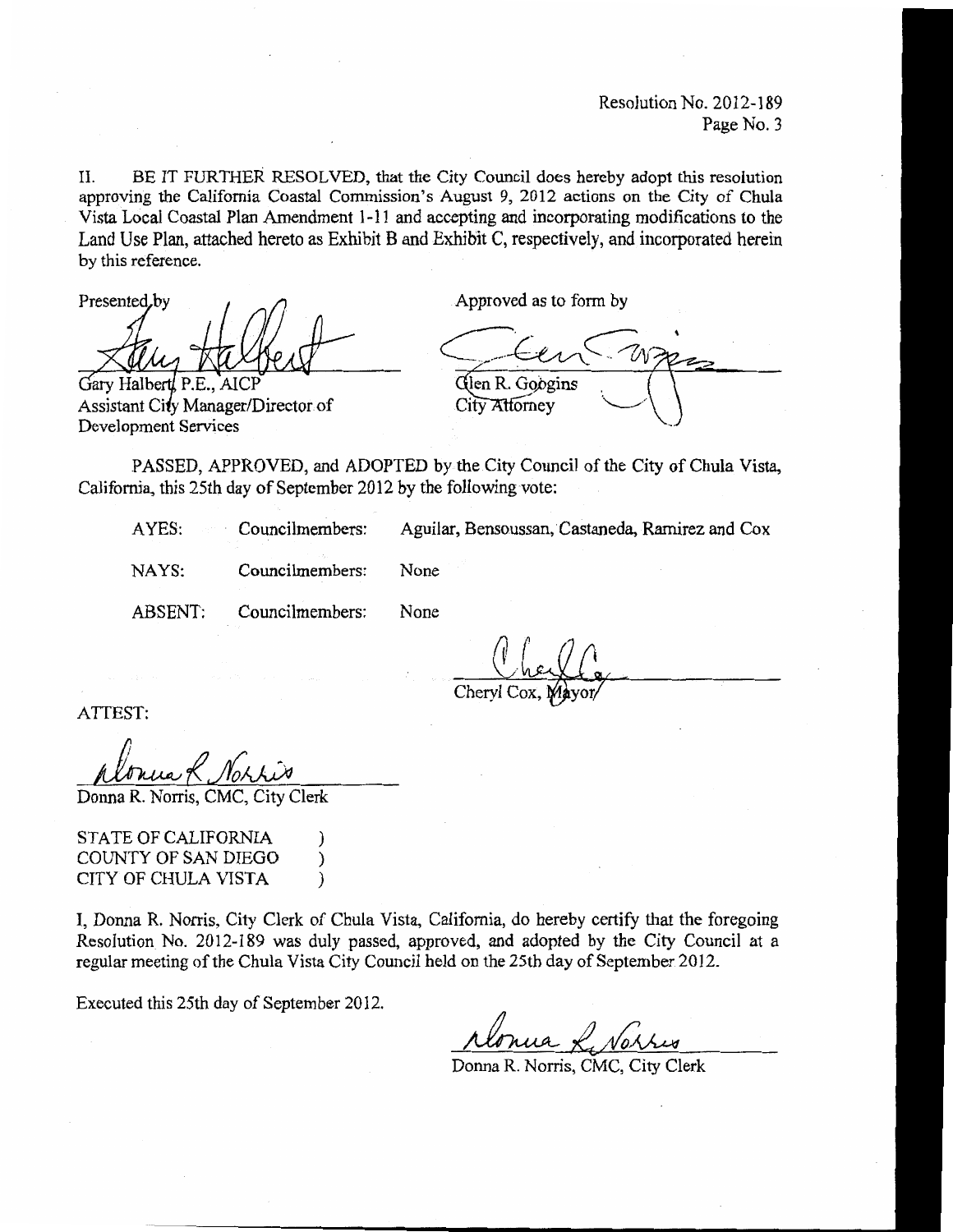Resolution No. 2012-189 LCP Planning Area

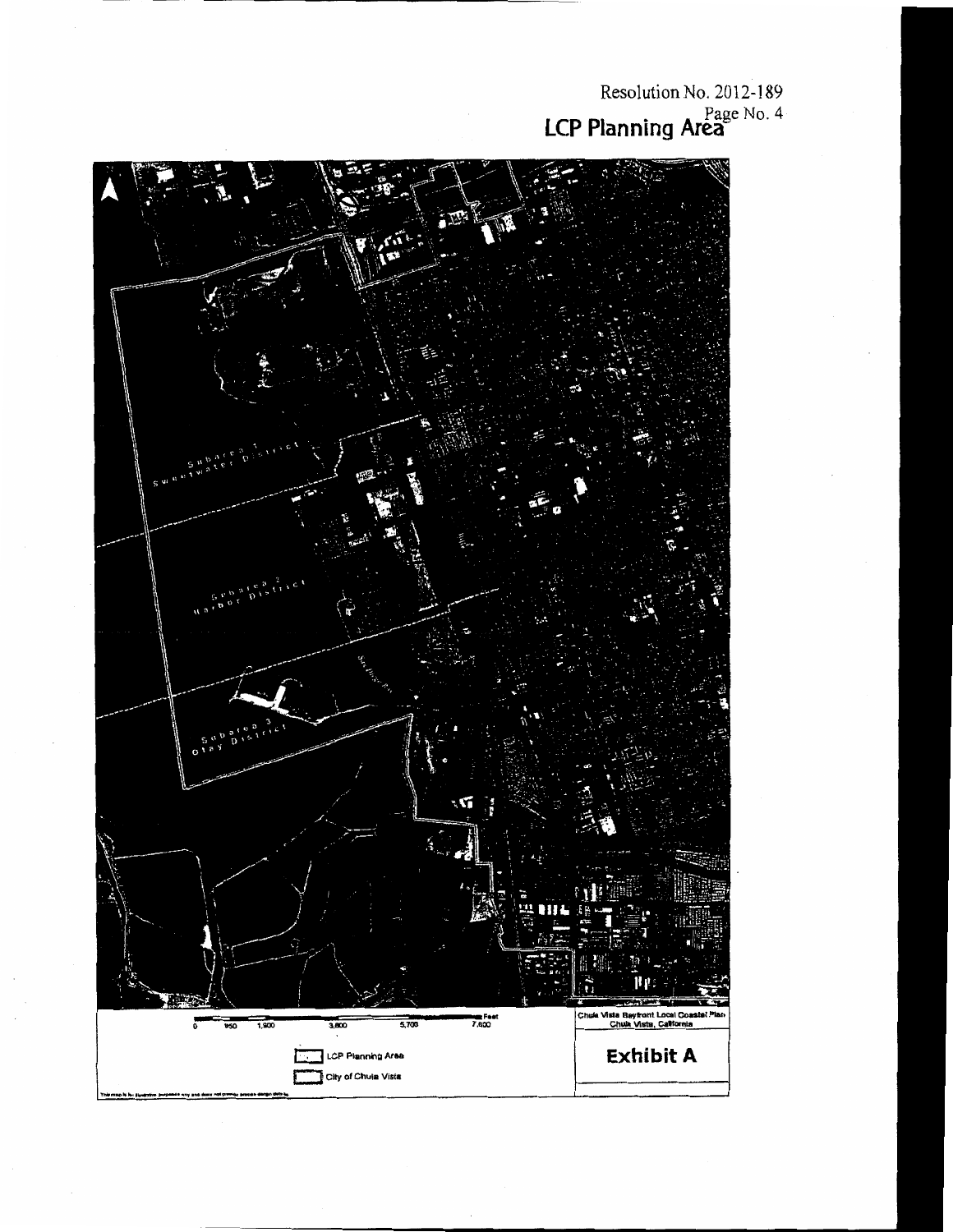## ORDINANCE NO. 3238

ORDINANCE OF THE CITY OF CHULA VISTA ADOPTING THE CALIFORNIA COASTAL COMMISSION'S AUGUST 9, 2012 ACTIONS ON THE CITY OF CHULA VISTA LOCAL COASTAL **PLAN AMENDMENT**  $1 - 11$ **AND** ACCEPTING **AND** INCORPORATING MODIFICATIONS TO THE SPECIFIC PLAN. APPROVING THE AMENDED SPECIFIC PLAN OF THE CHULA VISTA LOCAL COASTAL PROGRAM AND AMENDING FEB 0 6 2013 CHULA VISTA MUNICIPAL CODE CHAPTERS 19.81 CALIFORNIA THROUGH 19.87 ASTAL COMMISSION SAN DIEGO COAST DISTRICT

> WHEREAS, the City of Chula Vista (City) and the San Diego Unified Port District (Port District), in a collaborative effort with the community began working on a comprehensive Chula Vista Bayfront Master Plan in 2002; and

> WHEREAS, the area of land, which is the subject of this Ordinance, is diagrammatically represented in Exhibit A attached hereto and incorporated herein by this reference, and for the purpose of general description is the Chula Vista Bayfront generally located west of Interstate 5, south of the Sweetwater Marsh, east of the San Diego Bay, and north of Palomar Street, including two territory islands one generally located south of State Route 54 between Broadway and Fifth Avenue, and the other generally located on the west end of Faivre Street; and

> WHEREAS, California State law requires that coastal cities adopt a Local Coastal Program (LCP) and said LCP must be certified by the California Coastal Commission before the LCP can become effective and implemented by the local jurisdiction; and

WHEREAS, the LCP is composed of a Land Use Plan (LUP) and a Specific Plan; and

WHEREAS, the LCP was certified by the California Coastal Commission on January 15, 1993 and amended by City Resolution No. 17036 and Ordinance No. 2546 on March 23, 1993; and

WHEREAS, in 2005 the City and the Port District embarked on a process to amend the LCP and Port Master Plan (PMP) in conjunction with the creation of the Chula Vista Bayfront Master Plan (CVBMP) and proposed land exchange between the Port District and a private land owner; and

WHEREAS, the amendments to the LCP and PMP resulted in changes to 1) the Port District's and City's jurisdictional boundaries, 2) proposed development projects, 3) land use designations, and 4) circulation/public access system within the Bayfront area; and

WHEREAS, the Proposed LCP Amendment is contained in a document known as Local Coastal Program Amendment 1-11 on file in the Office of the City Clerk; and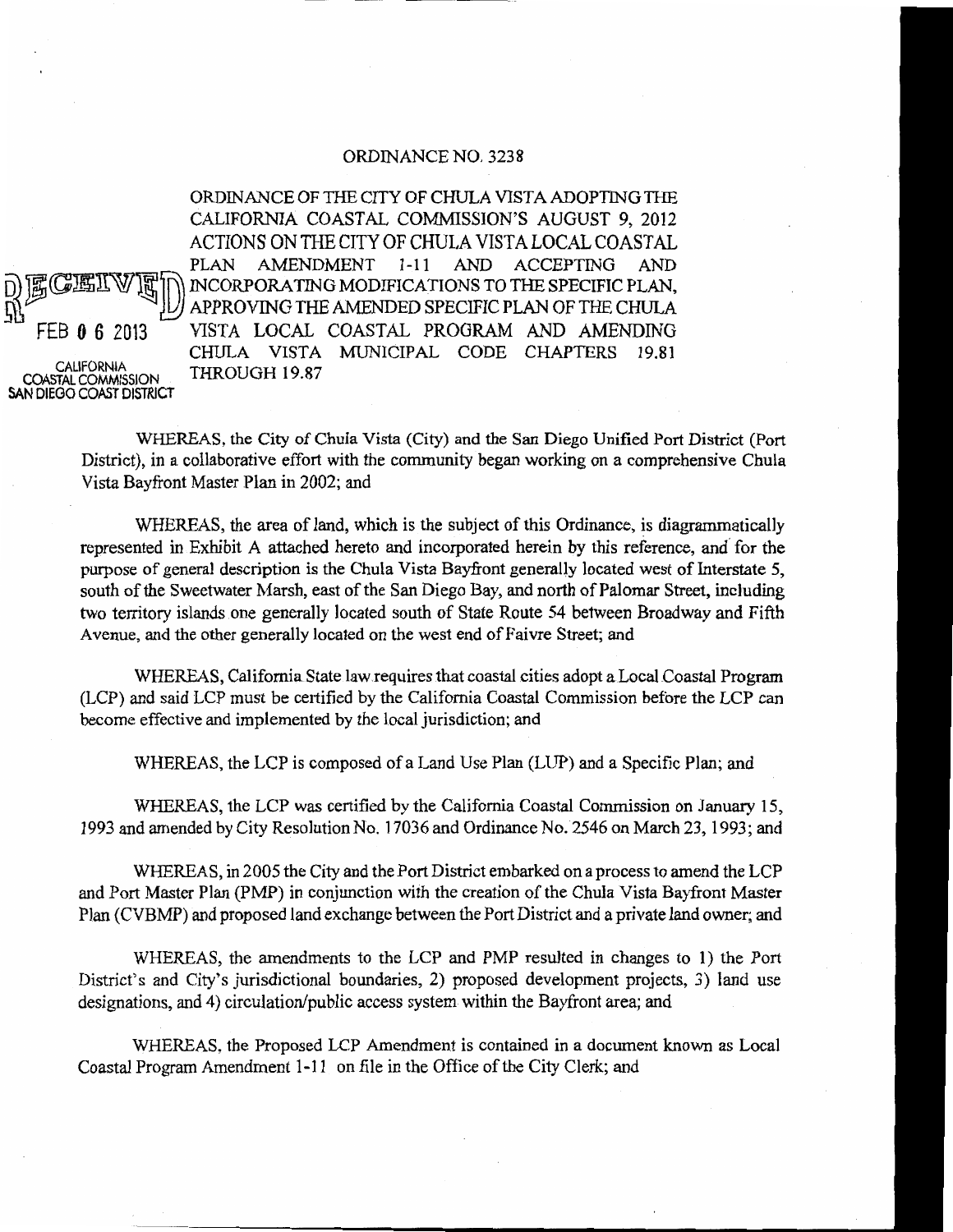WHEREAS, the Planning Commission set the time and place for a hearing on the LCP Amendment and notice of the hearing, together with its purpose, was given by its publication in a newspaper of general circulation in the city, and its mailing to property owners within 1,000 feet of the exterior boundary of the CVBMP, at least ten (10) days prior to the hearing; and

WHEREAS, a hearing at the time and place as advertised, namely May 18, 2010, at 1:00 p.m. in the Council Chambers, 276 Fourth Avenue, was held before the Planning Commission and said hearing was thereafter closed; and

WHEREAS, the Planning Commission reviewed and considered the Proposed LCP Amendment; and

WHEREAS, the Planning Commission after considering all evidence and testimony presented recommended that the City Council approve the LCP Amendment, including the Specific Plan; and

WHEREAS, a hearing time and place was set by the Chula Vista Redevelopment Corporation for consideration of the LCP Amendment and notice of said hearing, together with its purpose, was given by its publication in a newspaper of general circulation in the city, and its mailing to property owners and residents within 1,000 feet of the exterior boundary of the CVBMP, at least ten (10) days prior to the hearing; and

WHEREAS, the Chula Vista Redevelopment Corporation held a duly noticed public hearing to consider said amendment at the time and place as advertised, namely May 18, 2010 at 1:00 p.m. in the Council Chambers, 276 Fourth Avenue, said hearing was thereafter closed; and

WHEREAS, the Chula Vista Redevelopment Corporation reviewed and considered the Proposed LCP Amendment; and

WHEREAS, the Chula Vista Redevelopment Corporation after considering all evidence and testimony presented recommended that the City Council approve the LCP Amendment, including the Specific Plan; and

WHEREAS, the City Council set the time and place for the hearing on the LCP Amendment, including the Specific Plan, and notices of the hearing, together with its purpose, was given by its publication in a newspaper of general circulation in the city, and its mailing to property owners within 1,000 feet of the exterior boundary of the CVBMP at least ten (10) days prior to the hearing; and

WHEREAS, the duly called and noticed public hearing on the LCP Amendment, including the Specific Plan, was held before the City Council on May 18, 2010, in the Council Chambers in the City Hall, City of Chula Vista Civic Center, 276 Fourth Avenue, at 1:00 p.m. to receive the recommendations of the Planning Commission and Chula Vista Redevelopment Corporation and to hear public testimony with regard to the same; and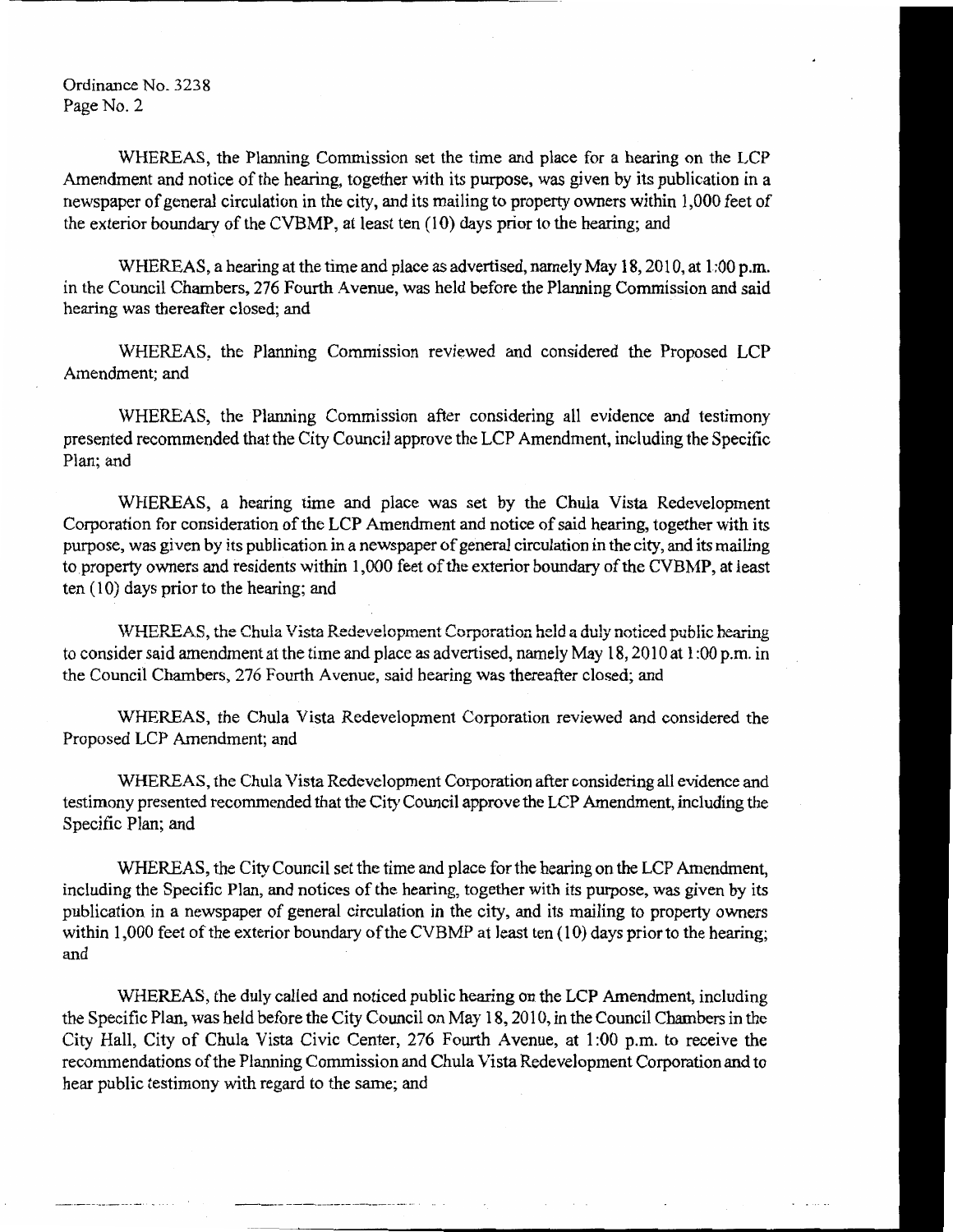WHEREAS, the City Council did thereby approve the LCP Amendment, including the Specific Plan in accordance with a first reading of the subject ordinance, i.e., the Specific Plan; and

WHEREAS, the City Council thereby certified that the LCP is intended to be carried out in a manner fully conforming with the California Coastal Act of 1976 (Public Resources Code Section  $30510(a)$ ; and

WHEREAS, the City Council found that the LCP complied with the guidelines established by the Coastal Commission and contained materials sufficient for a thorough and complete review (Public Resources Code Section 30510(b)); and

WHEREAS, after the duly called and noticed public hearing the City Council thereby directed the City Manager or his designee to submit the adopted resolution and the LCP, consisting of both the LUP and the Specific Plan, to the Coastal Commission and that the Coastal Commission certify the same (Public Resources Code Section 30514); and

WHEREAS, the City Manager subsequently submitted the adopted resolution and the LCP, consisting of both the LUP and the Specific Plan, to the California Coastal Commission for review, public hearing and certification; and

WHEREAS, on August 9, 2012, the California Coastal Commission after a duly noticed public hearing, reviewed and approved the LCP with suggested modifications to the Specific Plan, attached hereto as Exhibit C; and

WHEREAS, the California Coastal Commission subsequently forwarded a copy of its resolution of certification, including all of the suggested modification to the Specific Plan, to the City Council; and

WHEREAS, the City Council acknowledges receipt of the California Coastal Commission resolution of certification, including all of the suggested modifications to the Specific Plan; and

WHEREAS, the City Council has reviewed the California Coastal Commission's suggested modifications to the Specific Plan and determined that they are acceptable.

NOW, THEREFORE, BE IT ORDAINED that the City Council of the City of Chula Vista L does hereby find and determine as follows:

#### A. ENVIRONMENTAL DETERMINATION

In accordance with the requirements of the California Environmental Quality Act (CEQA), the proposed LCP amendments were the subject of the Final Environmental Impact Report (EIR) prepared for the Bayfront Master Plan and Port Master Plan Amendment (dated April 2010) (UPD #83356-EIR-658; SCH No. 2005081077) (Final EIR) which was certified on May 18, 2010 and whereby, the requisite CEQA Findings of Fact pursuant to Section 15096(h) of the CEQA Guidelines and a Mitigation Monitoring and Reporting Program (MMRP) were adopted.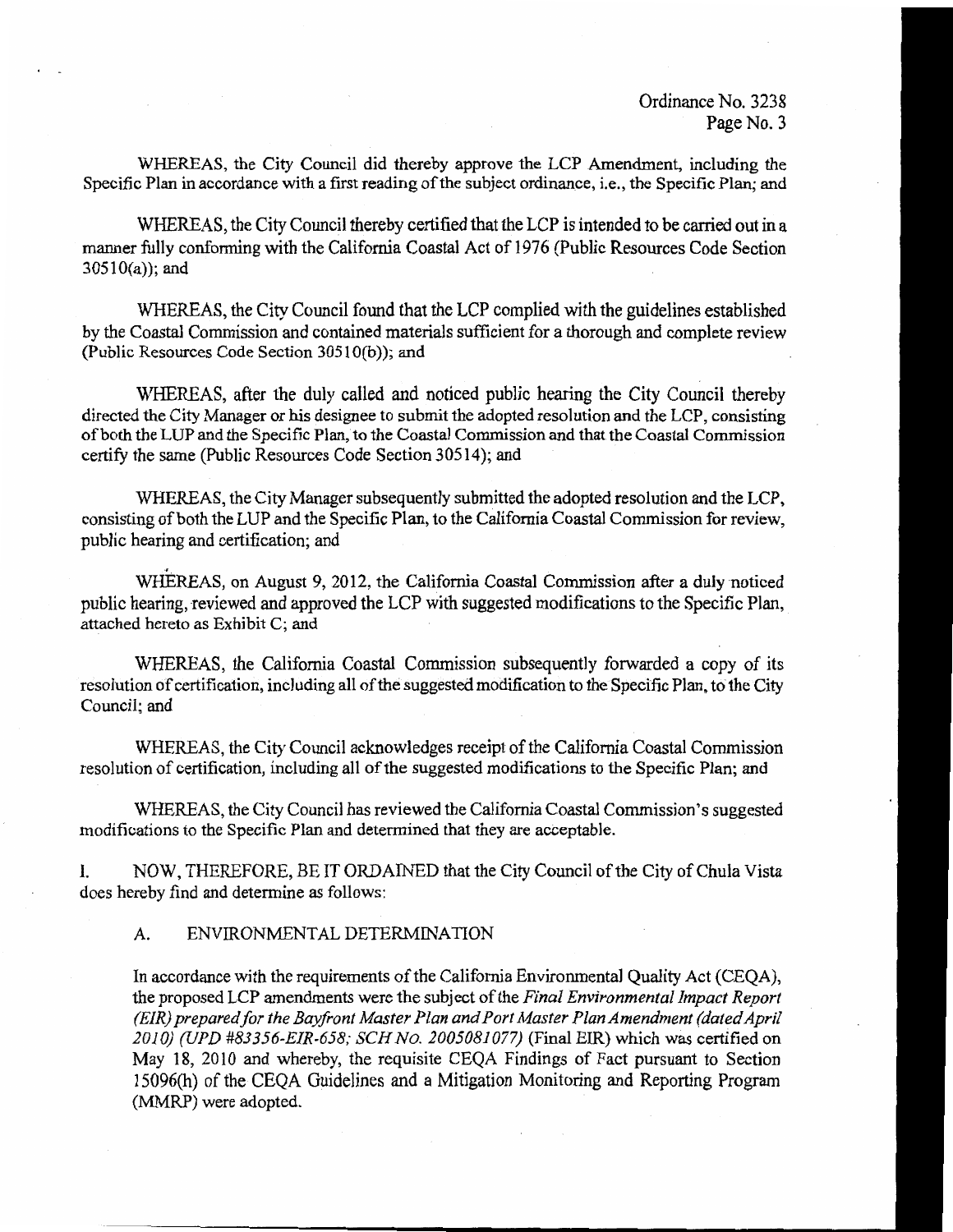#### **B.** CONSISTENCY WITH GENERAL PLAN AND CALIFORNIA COASTAL ACT

The City Council finds that the amendment to the Local Coastal Program Specific Plan, including the Coastal Commission suggested modifications thereto, are consistent with the City of Chula Vista General Plan and the California Coastal Act Policies. The proposed amendment and suggested modifications are based on sound planning principles and practices that will provide for the protection and conservation of sensitive natural resources. The amendment allows the transfer of development from the Sweetwater District to the Harbor District, which is a previously developed and less sensitive area of the Bayfront, leading to the development of a project that will minimize potential negative impacts. The amendment will also contribute to provide and conserve bay views and provide more direct access to the Bayfront creating better connection to the rest of the city and the region. This will open up the Bayfront for the enjoyment of residents and visitors. The proposed amendment will be conducive to the development of the Bayfront and the creation of a world-class destination for residents and visitors.

### C. ACKNOWLEDGEMENT AND ACCEPTANCE OF RESOLUTION

The City Council does hereby acknowledge receipt of the California Coastal Commission resolution of certification, as referenced in the California Coastal Commission's Staff Report of August 9, 2012, including all of the suggested modifications to the Local Coastal Plan Specific Plan, and accept the same.

II. BE IT FURTHER ORDAINED, that the City Council does hereby adopt this ordinance approving the California Coastal Commission's August 9, 2012 actions on the City of Chula Vista Local Coastal Plan Amendment 1-11 and accepting and incorporating modifications to the Specific Plan, approving the amended Specific Plan of the Chula Vista Local Coastal Program, attached hereto as Exhibit B and Exhibit C, respectively, and incorporated herein by this reference, and thereby amending Chula Vista Municipal Code Chapters 19.81 thru 19.87.

#### III. EFFECTIVE DATE

This Ordinance shall take effect thirty (30) days after the second reading of the ordinance by the City Council.

Presented by

Gary Malbert, P.E  $AICP$ Assistant City Manager/Director of Development Services

Approved as to form by

Glen R. Godeins City Attorney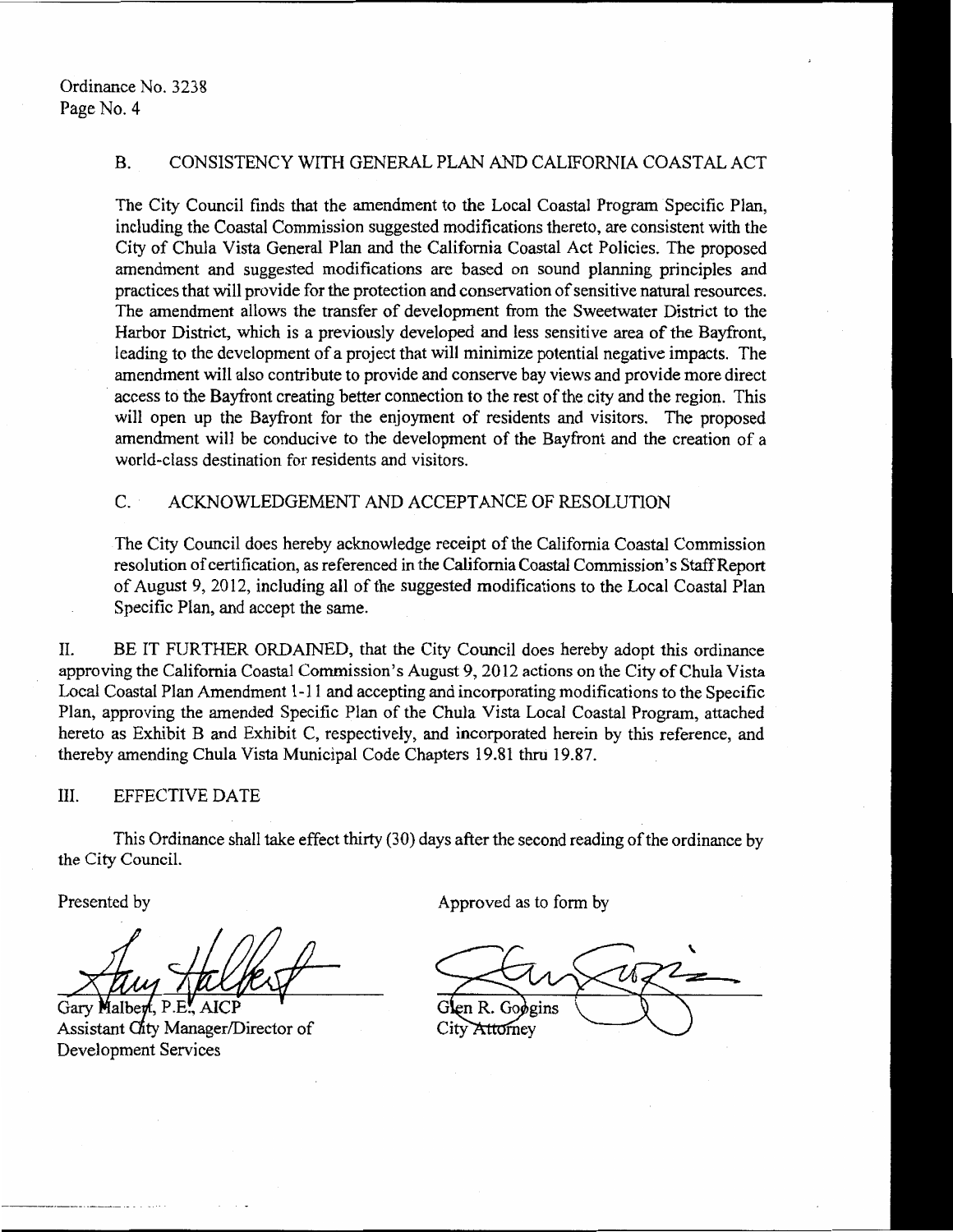PASSED, APPROVED, and ADOPTED by the City Council of the City of Chula Vista, California, this 2nd day of October 2012, by the following vote:

> Councilmembers: Aguilar, Bensoussan, Castaneda, Ramirez and Cox

NAYS:

AYES:

Councilmembers:

Councilmembers: **ABSENT:** 

 $\mathcal{Y}$ 

 $\mathcal{E}$ 

 $\lambda$ 

None

None

Cheryl Cox,

ATTEST:

Clerk

STATE OF CALIFORNIA COUNTY OF SAN DIEGO CITY OF CHULA VISTA

I, Donna R. Norris, City Clerk of Chula Vista, California, do hereby certify that the foregoing Ordinance No. 3238 had its first reading at a regular meeting held on the 25th day of September 2012 and its second reading and adoption at a regular meeting of said City Council held on the 2nd day of October 2012; and was duly published in summary form in accordance with the requirements of state law and the City Charter.

Potobes 11, 2012

Donna R. Norris, CMC. City Clerk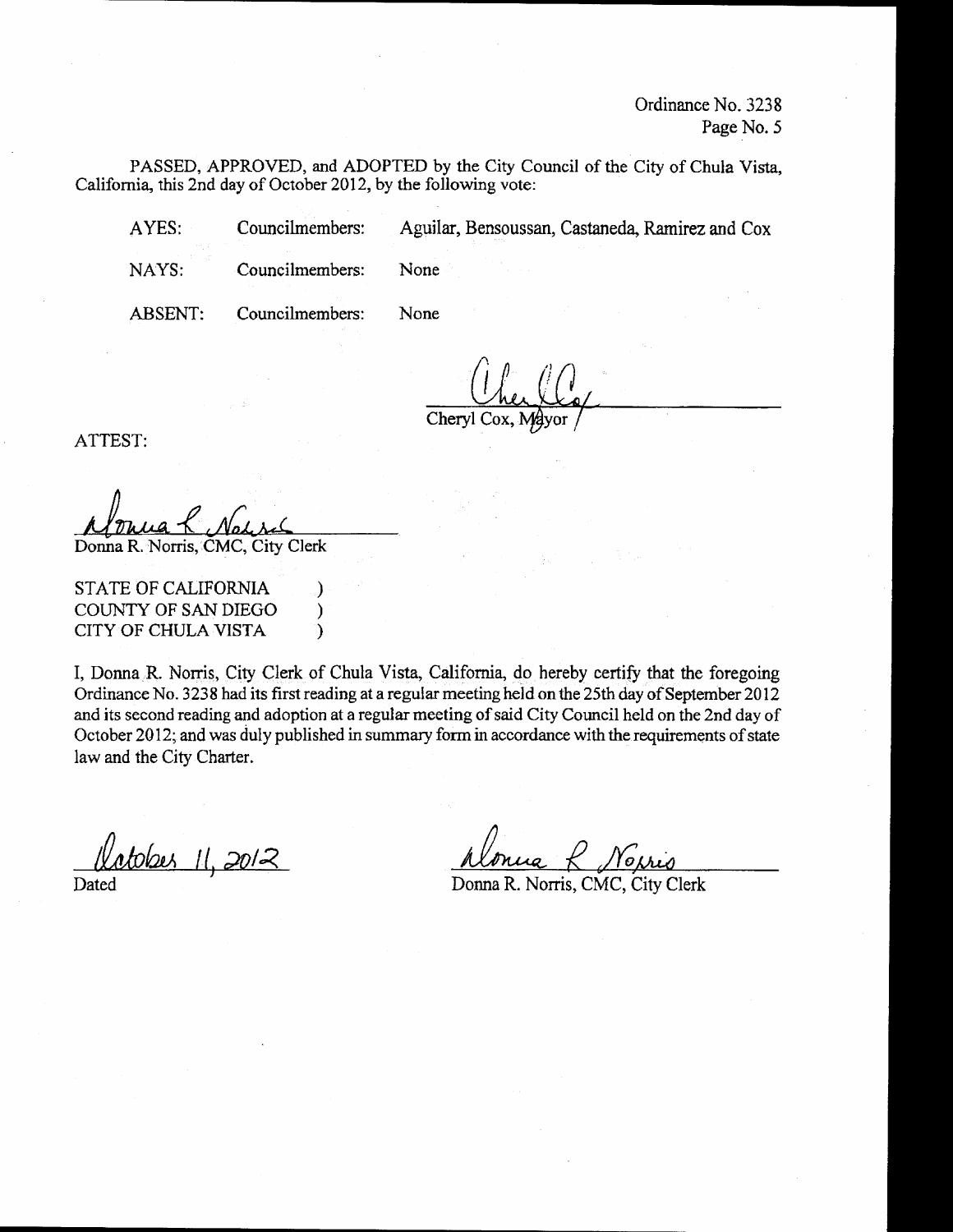

**LCP Planning Area** 

 $11 - 328$